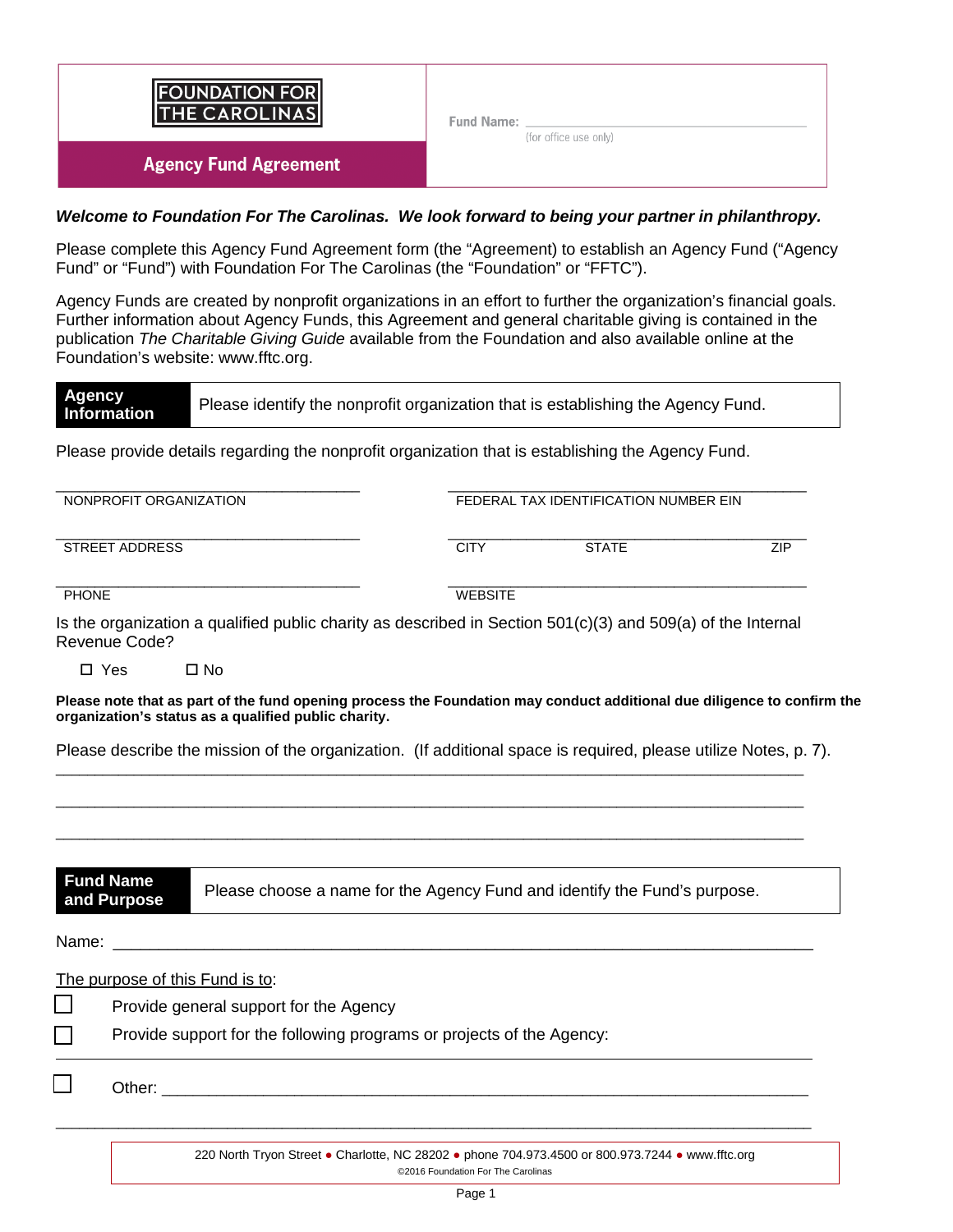Please provide contact information for the Agency Representative(s).

#### **A. Agency Representative(s)**

The Agency Representative(s) will be the person(s) with the ability to make decisions over the Agency Fund concerning allocation or distribution. This Agreement can be signed only by authorized officer(s) or representative(s) of the nonprofit organization authorized to act on the entity's behalf and to bind it with regard to the indemnification set out below.

In consideration of the Foundation's creating an Agency Fund at the request of the entity named above and for good and valuable consideration, such entity hereby agrees to indemnify and hold harmless the Foundation against any liability, cost or expense which the Foundation may incur by reason of its acting upon instructions or recommendations given to the Foundation by any of the authorized persons named below.

Representatives 1 and 2 may access information about the Agency Fund, including monthly statements, and recommend grant distributions through the Foundation's secure online service. Representatives will receive instructions regarding how to create a user account and register for online access to the Agency Fund.

#### **Representative 1:**

| FULL NAME (first, middle, last)<br>(e.g., Mr. James L. Smith or Jim Smith) |                     | PREFERRED SALUTATION |            |  |
|----------------------------------------------------------------------------|---------------------|----------------------|------------|--|
| ROLE(S) WITH ORGANIZATION                                                  | ADDRESS (preferred) |                      |            |  |
| PHONE (preferred)                                                          | <b>CITY</b>         | <b>STATE</b>         | <b>ZIP</b> |  |
| E-MAIL (preferred)                                                         |                     |                      |            |  |
| <b>Representative 2:</b>                                                   |                     |                      |            |  |
| FULL NAME (first, middle, last)<br>(e.g., Mr. James L. Smith or Jim Smith) |                     | PREFERRED SALUTATION |            |  |
| ROLE(S) WITH ORGANIZATION                                                  | ADDRESS (preferred) |                      |            |  |
| PHONE (preferred)                                                          | <b>CITY</b>         | <b>STATE</b>         | <b>ZIP</b> |  |
| E-MAIL (preferred)                                                         |                     |                      |            |  |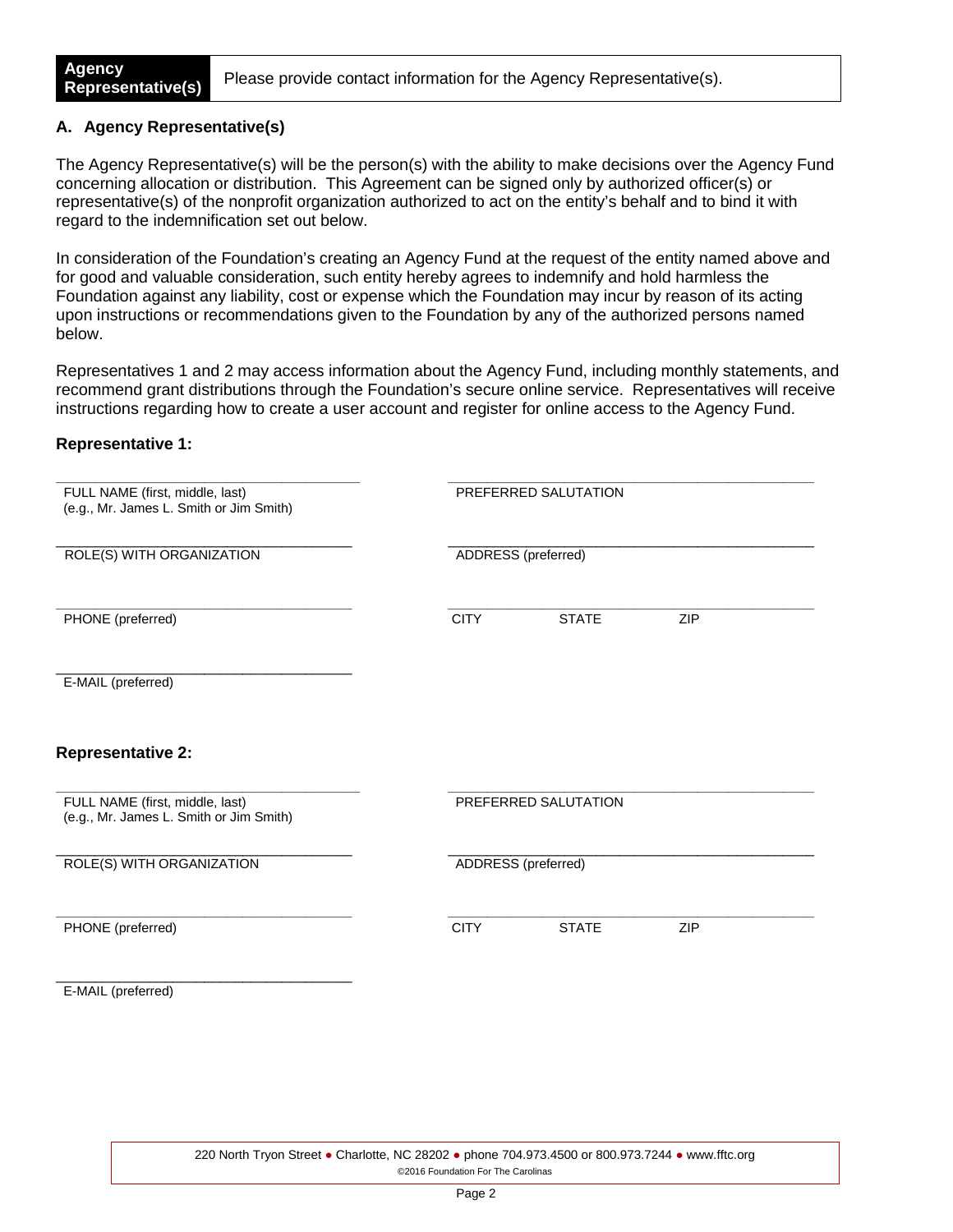#### **B. Online Access to the Agency Fund**

Other interested parties can be authorized to access information on the Agency Fund through the Foundation's online service. These privileges include the ability to view fund information, such as monthly statements and the Agency Fund's gift and grant history, and to recommend distributions from the Agency Fund. Online access may also be restricted through a "view only" option. Granting "view only" access does not entitle the privilege holder to offer distribution recommendations – only viewing privileges for the online fund information.

To authorize the proper level of access, please list contact information of the people to be authorized below.

#### **Authorized Party 1:**

| FULL NAME (first, middle, last)<br>(e.g., Mr. James L. Smith or Jim Smith) | PREFERRED SALUTATION                                                                            |            |  |  |
|----------------------------------------------------------------------------|-------------------------------------------------------------------------------------------------|------------|--|--|
| ROLE(S) WITH ORGANIZATION                                                  | ADDRESS (preferred)                                                                             |            |  |  |
| PHONE (preferred)                                                          | <b>CITY</b><br><b>STATE</b>                                                                     | <b>ZIP</b> |  |  |
| E-MAIL (preferred)                                                         |                                                                                                 |            |  |  |
| Choose one level of authority, as defined above:                           |                                                                                                 |            |  |  |
|                                                                            | Add Online Fund Access (includes the privilege to recommend distributions from the Agency Fund) |            |  |  |
|                                                                            | Add Online Fund Access "View Only" (does not include the privilege to recommend distributions)  |            |  |  |
| <b>Authorized Party 2:</b>                                                 |                                                                                                 |            |  |  |
| FULL NAME (first, middle, last)<br>(e.g., Mr. James L. Smith or Jim Smith) | PREFERRED SALUTATION                                                                            |            |  |  |
| ROLE(S) WITH ORGANIZATION                                                  | ADDRESS (preferred)                                                                             |            |  |  |
| PHONE (preferred)                                                          | <b>CITY</b><br><b>STATE</b>                                                                     | ZIP        |  |  |
| E-MAIL (preferred)                                                         |                                                                                                 |            |  |  |
| Choose one level of authority, as defined above:                           |                                                                                                 |            |  |  |

Add Online Fund Access (includes the privilege to recommend distributions from the Agency Fund)

Add Online Fund Access "View Only" (does not include the privilege to recommend distributions)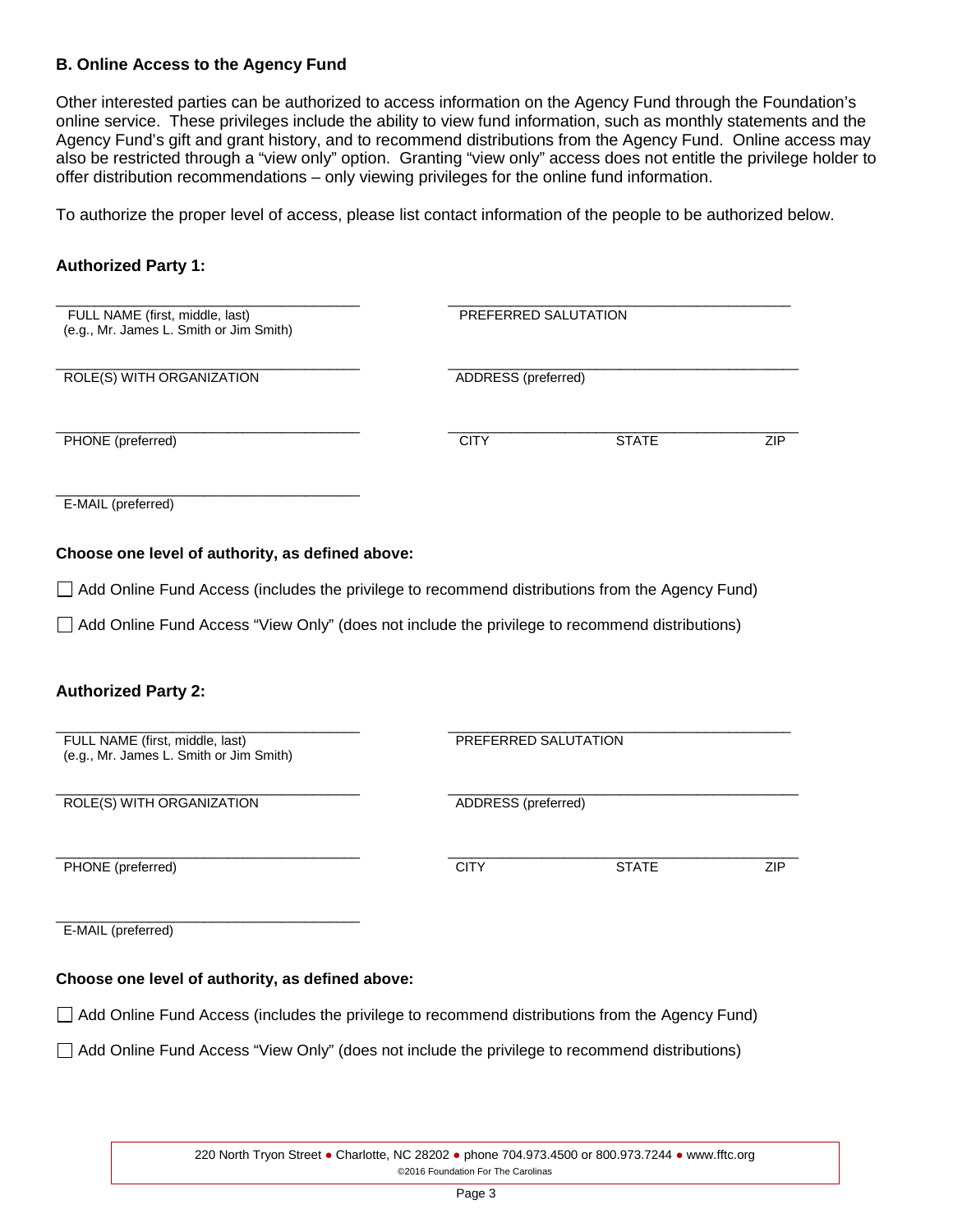The minimum opening contribution is \$50,000 for nonprofit organizations. If making a contribution of multiple securities or assets, please attach additional pages as needed. Additional gifts can be made at any time. *Please refer to The Charitable Giving Guide for further information.*

| Check, ACH or Wire for \$                                                             | Other: the contract of the contract of the contract of the contract of the contract of the contract of the contract of the contract of the contract of the contract of the contract of the contract of the contract of the con                       |
|---------------------------------------------------------------------------------------|------------------------------------------------------------------------------------------------------------------------------------------------------------------------------------------------------------------------------------------------------|
| Marketable securities: shares<br>οf                                                   | Closely held stock, partnership or LLC                                                                                                                                                                                                               |
| Mutual funds: shares of                                                               | interest, $etc. -$ FFTC can accept gifts of closely<br>held business interests via Community<br>Investments Foundation, a Subsidiary Foundation                                                                                                      |
| IRA/retirement plan/life insurance<br>(attach a copy of beneficiary designation form) | of FFTC. Please contact FFTC staff to discuss a<br>gift of closely held business interests and to<br>request the appropriate documents.                                                                                                              |
| Bequest or other deferred gift:                                                       | Real estate – FFTC can accept gifts of real<br>property via Community Real Property Holdings,<br>Inc., a Subsidiary Foundation of FFTC. Please<br>contact FFTC staff to discuss a gift of real property<br>and to request the appropriate documents. |

Estimated value of total initial contribution(s):

**Type of Fund** Complete this section to address whether the Agency Fund will be a permanent fund with the Foundation.

Please choose whether the Agency Fund will be Endowed, Quasi-Endowed or Non-Endowed.

### $\Box$  **Endowed** (please initial)

An Endowed Agency Fund is a permanent Fund. Its assets are held irrevocably by the Foundation and are managed to accomplish the identified charitable purposes. Endowed Agency Funds are designed to be preserved in perpetuity, so only the annual spendable income is available for distribution. Choose this Agency Fund if the Agency is interested in establishing a permanent endowment to provide continuing support for the charitable purposes of the Agency.

# □ **Quasi-Endowed** \_\_\_\_\_ (please initial)

A Quasi-Endowed Agency Fund is treated like an Endowed Agency Fund, such that an annual spendable income is calculated and available for distribution. However, unlike an Endowed Agency Fund, the entire balance may be made available for distribution. Choose this Agency Fund if the Agency is interested in providing continuing support for the charitable purposes of the Agency but is interested in maintaining the flexibility for a Representative to recommend distributing an amount in excess of the spendable income (including, possibly, the entire balance) at a later time.

# □ **Non-Endowed** (please initial)

A Non-Endowed Agency Fund is fully available for distribution at any time. The nature of the investment instruments may vary depending on the balance and anticipated time frame for distributions. Choose this Agency Fund if interested in maintaining maximum flexibility in terms of timing of distributions.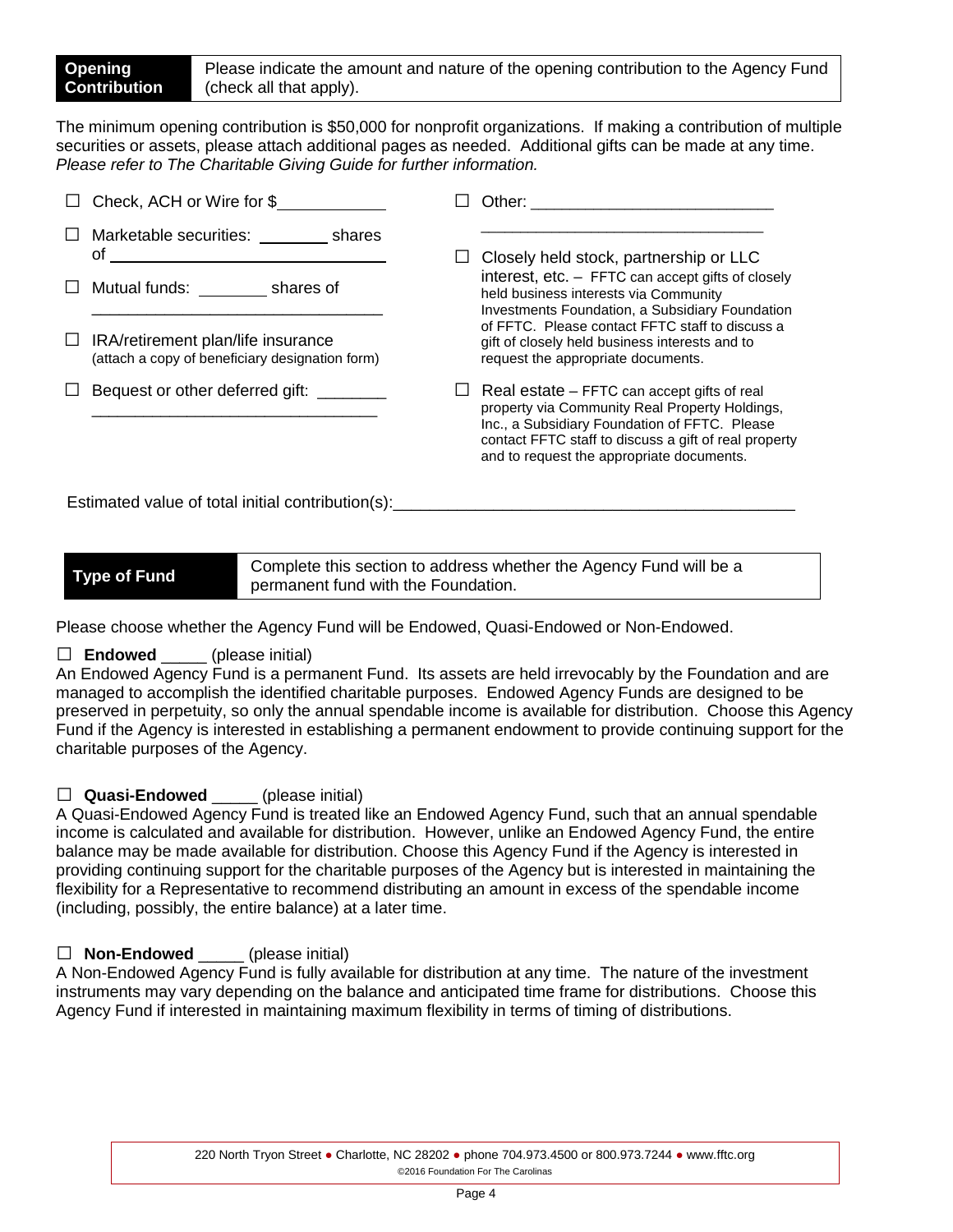#### **A. Determination of annual spendable amount.**

Under applicable law, with respect to Endowed Funds or Quasi-Endowed Funds, the Foundation's Board of Directors establishes the annual spendable amount which is available for distribution from the Agency Fund each year (the "Spendable Amount"). Currently, the Spendable Amount is 5.0% of the average daily value of the Agency Fund for the prior three calendar years.

#### **B. If value of fund falls below historic dollar value.**

Historic dollar value ("HDV") means the value of the Agency Fund at the time of the original contribution(s) to the Agency Fund plus the dollar value of any subsequent contributions to the Agency Fund (not including any investment earnings or losses). If the value of an Agency Fund falls below HDV, the determination of the Spendable Amount varies depending on the remaining value of the Agency Fund. If the value of the Agency Fund equals or exceeds 66% of HDV, the Spendable Amount currently is 5.0% of the average daily value of the Agency Fund for the prior three calendar years (i.e. the same method previously described). If the value of the Agency Fund falls below 66% of HDV but equals or exceeds 50% of HDV, the Spendable Amount is limited to interest and dividends, provided, however that the Representative for the Agency Fund may appeal to the Foundation's Board of Directors to request an annual spendable amount not to exceed 5.0% of the average daily value of the Agency Fund for the prior three calendar years. If the value of the Agency Fund falls below 50% of HDV, the Spendable Amount is limited to interest and dividends and the Representative for the Agency Fund may not appeal to the Foundation's Board of Directors.

Under applicable law and the Foundation's spendable policy as outlined above, the Spendable Amount will be available for distribution (subject to the policies referenced above) even if the value of the Agency Fund falls below HDV. However, spending from an Agency Fund which has a value below HDV (e.g., in the case of a new Agency Fund or a down market cycle) may result in a longer time period to rebuild the value of the Agency Fund. The Foundation allows Agencies the choice to preserve principal rather than follow the Foundation's spendable policy.

#### *Please initial next to your preference*.

Follow the Spendable Policy. The Agency requests that the Foundation make available the Spendable Amount (in accordance with the Foundation's spendable policy) even if the value of the Agency Fund Falls below HDV.

Preserve Principal. The Agency requests that the Foundation not allow distributions of any Spendable Amount if the value of the Agency Fund Falls below HDV.

#### **C. Alternative Distribution Plan.**

If the Agency wishes to specify a plan for making distributions from the Agency Fund other than the Spendable Amount as described above, please discuss the plan with Foundation staff and furnish an outline of it as an addendum to this Agreement.

#### **D. Spendable Letter.**

A letter will be mailed annually detailing the available amount for distribution from the Agency fund. Unless otherwise noted, Representative 1 will be designated as the recipient of the spendable letter.

If the spendable letter should instead be sent to a different recipient, please provide the name and full contact information of this recipient in the space below. Name: \_\_\_\_\_\_\_\_\_\_\_\_\_\_\_\_\_\_\_\_\_\_\_\_\_\_\_\_\_\_\_\_\_\_\_\_\_\_\_\_\_\_\_\_\_\_\_\_\_\_\_\_\_\_\_\_\_\_\_\_\_\_\_\_\_\_\_\_\_\_\_\_\_\_\_\_\_\_

Address: \_\_\_\_\_\_\_\_\_\_\_\_\_\_\_\_\_\_\_\_\_\_\_\_\_\_\_\_\_\_\_\_\_\_\_\_\_\_\_\_\_\_\_\_\_\_\_\_\_\_\_\_\_\_\_\_\_\_\_\_\_\_\_\_\_\_\_\_\_\_\_\_\_\_\_\_\_\_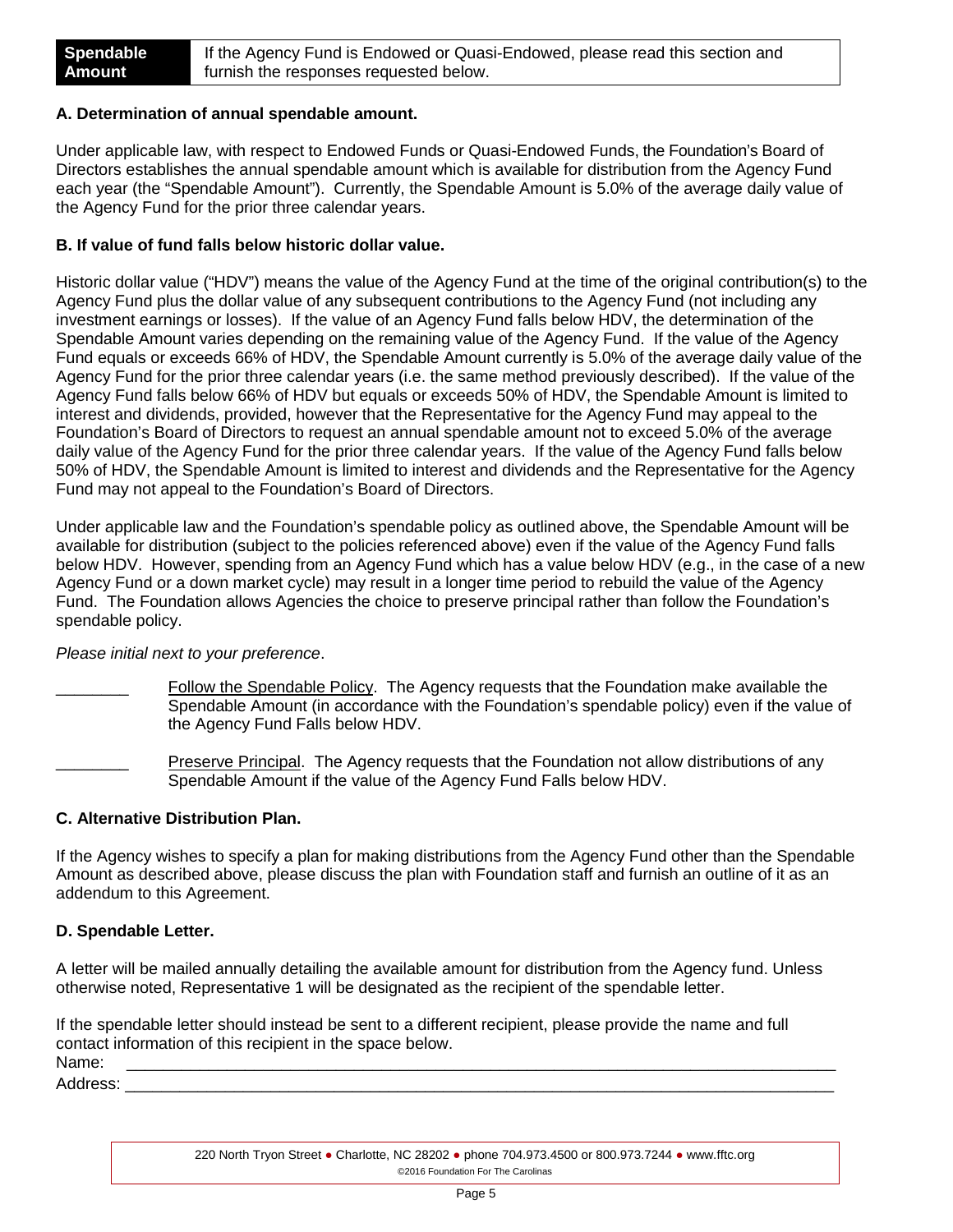#### **Please complete Addendum I – Agency Fund Investment Recommendation Form – to select an investment pool.**

FFTC offers investment options that span the risk-return spectrum from conservative allocations to more growth oriented investment pools. For investment pool descriptions and information on performance, visit [www.fftc.org/pools](http://www.fftc.org/pools).

**If you do not select an investment pool**, the Foundation will place Non-Endowed and Quasi-Endowed Funds into the Liquid Reserves Pool and Endowed Funds into the Endowed Diversified Long-Term GrowthPool.

| <b>Affiliation</b>                                                                                                                                                                                                       | Please indicate the primary Foundation affiliate with which the Agency Fund should be<br>associated, if any. |                                                                                                                                                                                                                             |  |  |
|--------------------------------------------------------------------------------------------------------------------------------------------------------------------------------------------------------------------------|--------------------------------------------------------------------------------------------------------------|-----------------------------------------------------------------------------------------------------------------------------------------------------------------------------------------------------------------------------|--|--|
| None/unaffiliated (generally associated with the Foundation)<br>ப                                                                                                                                                        |                                                                                                              |                                                                                                                                                                                                                             |  |  |
| <b>Supporting Organizations</b>                                                                                                                                                                                          |                                                                                                              |                                                                                                                                                                                                                             |  |  |
| United Way Legacy Foundation<br>╙                                                                                                                                                                                        |                                                                                                              | Charlotte Mecklenburg Library Foundation<br><b>Greater Charlotte Cultural Trust</b>                                                                                                                                         |  |  |
| Geographic Affiliation - North Carolina                                                                                                                                                                                  |                                                                                                              |                                                                                                                                                                                                                             |  |  |
| <b>Cabarrus County Community Foundation</b><br><b>Cleveland County Community Foundation</b><br>Lexington Area Community Foundation<br><b>Foundation for Richmond County</b><br><b>Stanly County Community Foundation</b> |                                                                                                              | <b>Charlotte Mecklenburg Community Foundation</b><br><b>Iredell County Community Foundation</b><br><b>Lincoln County Community Foundation</b><br><b>Salisbury Community Foundation</b><br>Union County Community Foundation |  |  |
| <b>Geographic Affiliation - South Carolina</b><br><b>Cherokee County Community Foundation</b><br><b>York County Community Foundation</b><br>Ш.                                                                           |                                                                                                              | Lancaster County Community Foundation                                                                                                                                                                                       |  |  |
| Other                                                                                                                                                                                                                    |                                                                                                              |                                                                                                                                                                                                                             |  |  |
| <b>Service Level</b>                                                                                                                                                                                                     | Please indicate the Foundation's service level that you choose for the Agency Fund.                          |                                                                                                                                                                                                                             |  |  |
| Which of the Foundation's service levels should apply to the Agency Fund:                                                                                                                                                |                                                                                                              |                                                                                                                                                                                                                             |  |  |

□ Standard – *Please refer to The Charitable Giving Guide for more information.*

 $\Box$  Custom – Please discuss with the Foundation's Philanthropic Advancement Team and attach addendum listing the agreed Custom services and pricing schedule.

#### **Fundraising** The Foundation may, under certain very limited circumstances, agree to provide administrative support for fundraising activities for an Agency Fund. *Please refer to The Charitable Giving Guide for further information.*

If the Donor desires fundraising activities to be conducted in connection with the Agency Fund established under this Agreement, then prior approval of Foundation Staff and additional documentation are required. *If fundraising activities have been discussed with and approved for the Agency Fund, then an authorized Foundation Staff member should check the box and initial below.* 

□ **Fundraising approved** \_\_\_\_\_ (please initial)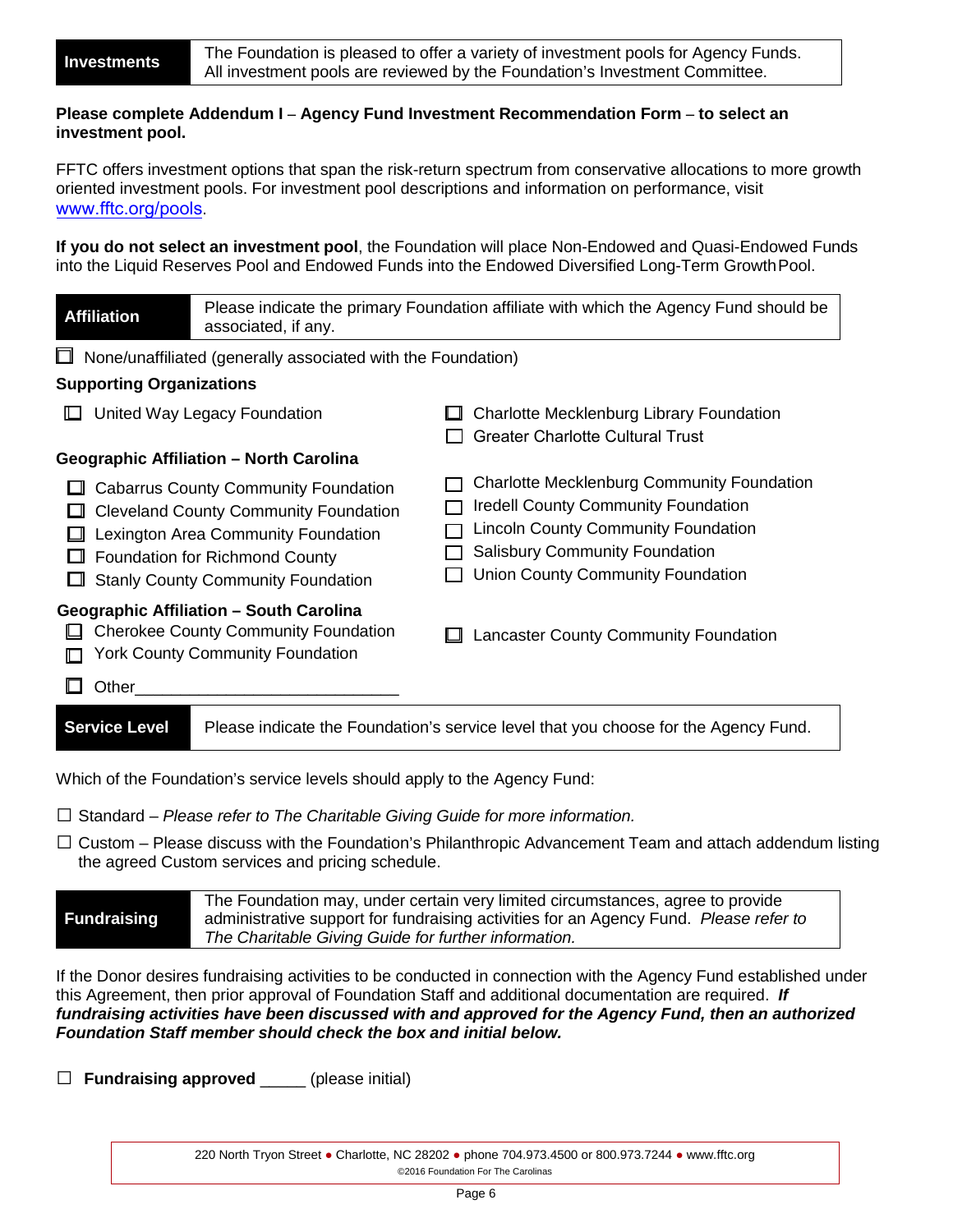| Addenda                                                                                                             | Please indicate additional addenda attached to this Agreement, if any.                                                                                                       |  |  |
|---------------------------------------------------------------------------------------------------------------------|------------------------------------------------------------------------------------------------------------------------------------------------------------------------------|--|--|
| Are any addenda (other than Addendum I - Agency Fund Investment Recommendation Form) attached to this<br>Agreement? |                                                                                                                                                                              |  |  |
| $\square$ Yes                                                                                                       | $\square$ No                                                                                                                                                                 |  |  |
| If so, please list here:                                                                                            |                                                                                                                                                                              |  |  |
|                                                                                                                     |                                                                                                                                                                              |  |  |
|                                                                                                                     |                                                                                                                                                                              |  |  |
| <b>Notes</b>                                                                                                        | Use this section to provide any information not addressed elsewhere in this Agreement<br>or to complete any sections of the Agreement where space was otherwise too limited. |  |  |
|                                                                                                                     |                                                                                                                                                                              |  |  |
|                                                                                                                     |                                                                                                                                                                              |  |  |
|                                                                                                                     |                                                                                                                                                                              |  |  |
|                                                                                                                     |                                                                                                                                                                              |  |  |
|                                                                                                                     |                                                                                                                                                                              |  |  |
|                                                                                                                     |                                                                                                                                                                              |  |  |
|                                                                                                                     |                                                                                                                                                                              |  |  |
|                                                                                                                     |                                                                                                                                                                              |  |  |
|                                                                                                                     |                                                                                                                                                                              |  |  |
|                                                                                                                     |                                                                                                                                                                              |  |  |
|                                                                                                                     |                                                                                                                                                                              |  |  |
|                                                                                                                     |                                                                                                                                                                              |  |  |
|                                                                                                                     |                                                                                                                                                                              |  |  |
|                                                                                                                     |                                                                                                                                                                              |  |  |
|                                                                                                                     |                                                                                                                                                                              |  |  |
|                                                                                                                     |                                                                                                                                                                              |  |  |
|                                                                                                                     |                                                                                                                                                                              |  |  |
|                                                                                                                     |                                                                                                                                                                              |  |  |
|                                                                                                                     |                                                                                                                                                                              |  |  |
|                                                                                                                     |                                                                                                                                                                              |  |  |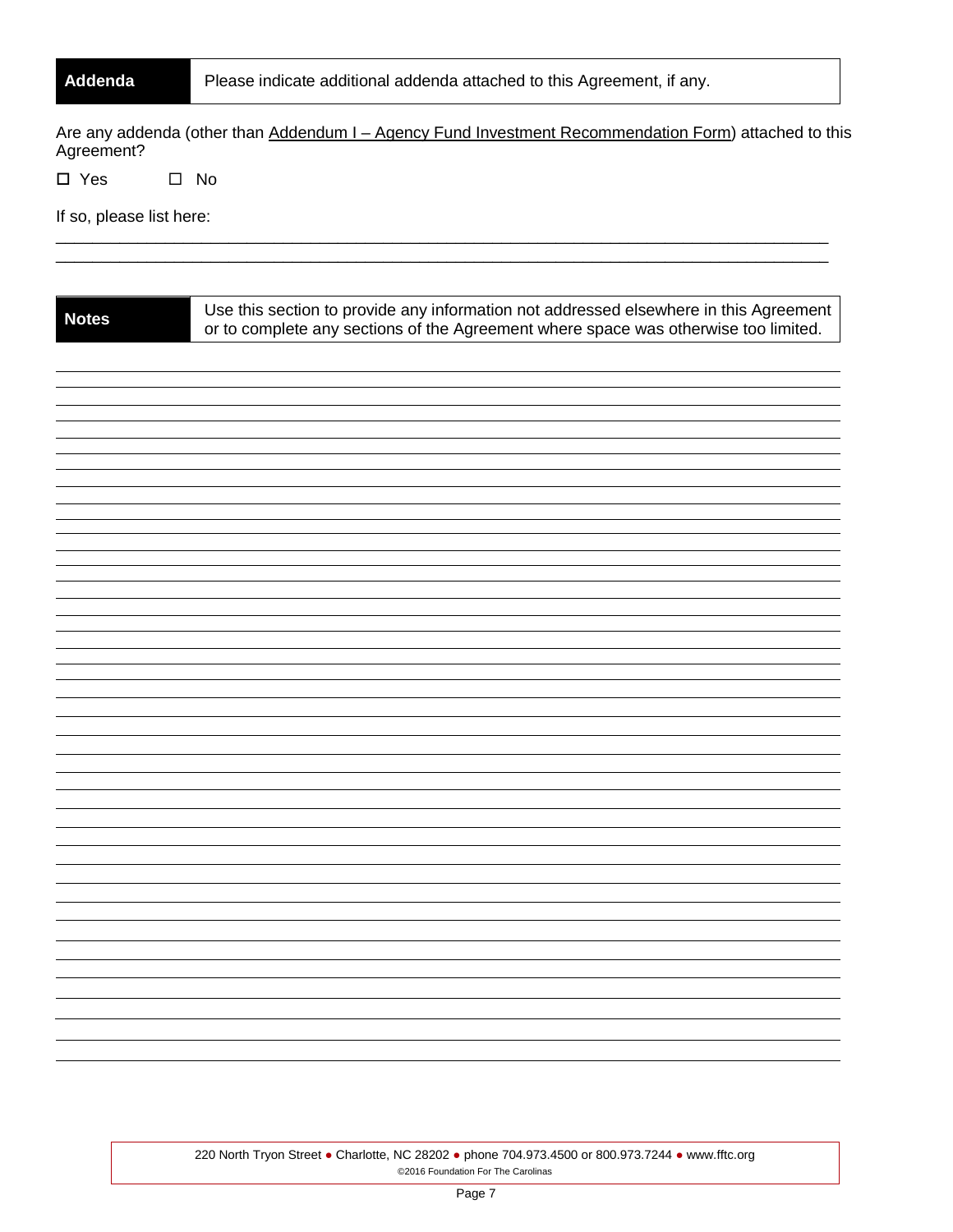#### **Your signature on the following page acknowledges that you have read, understand and agree to the provisions below.**

**Protection of Tax-Exempt Status** The undersigned agree to comply with any written direction by the Foundation to cease recommending grants or distributions or conducting activities that may jeopardize the Foundation's tax status or otherwise subject the Foundation or the Agency Fund to excise taxes that are applicable to donor-advised funds as defined in the Internal Revenue Code (the "Code").

**Charitable Giving Guide** The undersigned have received and reviewed *The Charitable Giving Guide* and agree to the terms thereof.

**Accuracy of Information** The undersigned hereby certify that all information presented in connection with this Agreement is accurate to the best knowledge of the undersigned and will promptly notify the Foundation in writing of any changes.

**Use of Funds** The Foundation will make distributions from the Agency Fund to carry out the charitable purposes of the Agency Fund in accordance with the Code. Written requests for charitable grants or distributions from the Agency Fund should be made at least ten days prior to the date when payment is to be made. The Foundation's ability to make reimbursements to any individual for expenditures or to make a grant or distribution for any non-charitable purpose or to any non-charitable entity is generally disallowed by the Code. Representatives wishing to recommend any such reimbursement, grant or distribution should discuss it with the Foundation's Finance & Donor Relations Team before engaging in any activity that might otherwise lead the Representative to an expectation that any such payment would be appropriate. *Please refer to The Charitable Giving Guide for more information.*

**Endowed Agency Funds** The undersigned understand and acknowledge that any Endowed Agency Fund created under this Agreement (with the Foundation or any of its affiliates or supporting organizations) is a permanent Agency Fund and that only the annual Spendable Amount will be available for distribution (as further addressed in the section hereof entitled "Spendable Amount").

**Irrevocable Gifts** The undersigned understand that any contribution to an Agency Fund, once accepted by the Board of Directors of the Foundation, represents an irrevocable gift to the Foundation and is not refundable.

**Succession Plans** In the event that the undersigned shall not have designated a Succession Plan, then the succession plan policy and procedure contained in *The Charitable Giving Guide* which is incorporated by reference shall apply and the Foundation shall have no liability to any party for carrying out such policy and procedure.

Service Charges The Foundation shall be entitled to receive as compensation for its services in investing, administering and distributing the assets held in the Agency Fund created hereunder the service charges set out in the Foundation's regular schedule of compensation applicable at the time of the performance of such services; provided, however, that if the Foundation's Custom service level applies to the Agency Fund, then the Foundation shall be entitled to receive as compensation the service charges as provided in the separate Custom Service Level Addendum attached hereto.

**Notice** All communications required hereunder shall be in writing and shall be deemed to have been validly served, given or delivered (i) three (3) business days after deposit of same in the United States mail, designated as registered or certified mail, return receipt requested, bearing adequate postage, or (ii) on the date of delivery to such party if delivered by hand or by overnight or other similar courier and addressed to the party to be notified at the address for such party as provided in this Agreement, or to such other address as each party may designate for itself by like notice.

**Ownership** Tools, equipment and software used by the Foundation to provide service to the Agency Fund shall remain the property of the Foundation and/or its licensors, and no right, title, license or interest in any of them is conveyed to the Agency Fund by this Agreement.

**Acknowledgment of Charitable Donations on Behalf of the Agency Fund.** The Foundation agrees that it will acknowledge to donors all contributions to the Agency Fund in accordance with the guidelines established by the Internal Revenue Service.

**Investments** The undersigned acknowledge and agree that they have been advised by the Foundation that current IRS regulations or rulings permit Agency Fund Representative(s) to designate investment preferences but require the Foundation to retain final discretion regarding such investments. The undersigned understand that investments will be administered in accordance with the policies of the Foundation. The undersigned acknowledge that the investments in the Agency Fund are subject to market and interest rate fluctuations. The total investment return of each investment manager is net of investment expenses.

**Confidentiality** The Foundation agrees not to use any confidential information provided in connection with this Agreement for purposes other than those for which it was provided, without receiving prior consent.

**Indemnity** In consideration of the Foundation's creating an Agency Fund at the request of the undersigned individual(s) or entity and for other good and valuable consideration, the undersigned hereby agree to indemnify and hold harmless the Foundation against any liability, cost, or expense which the Foundation may incur by reason of its acting upon instructions or recommendations given to the Foundation by any of the undersigned or by persons authorized to make recommendations with regard to the Agency Fund.

**Severability** The provisions of this Agreement are severable, and the invalidity or unenforceability of any one or more of such provisions shall not affect the validity or enforceability of the remainder of this Agreement which shall remain in full force and effect.

Variance Power It is understood that the Agency Fund to be established pursuant to this agreement will be subject to the provisions of the Charter and Bylaws of the Foundation, as may be amended from time to time, including the power reserved by the Board of Directors to modify any condition or restriction on the distribution of funds if in its sole judgment (without the approval of any trustee, custodian, or agent), such restriction or condition becomes, in effect, unnecessary, incapable of fulfillment, or inconsistent with the charitable needs of the area served by the Foundation.

**Amendment of Agreement** Subject to the provisions of the paragraph herein entitled "Variance Power," this Agreement and any addendums attached hereto shall constitute the entire agreement of the parties and supersedes all prior agreements and understandings, both written and oral, among the parties with respect to the subject matter hereof. Subject to the provisions of the paragraph herein entitled "Variance Power," this Agreement, including any exhibits or attachments hereto, may not be amended or modified, except in a writing signed by all parties to this Agreement.

**Governing Law** This Agreement is made subject to and shall be construed under the laws of the State of North Carolina, without giving effect to its conflict of laws principles. This Agreement may be executed in several counterparts, each of which shall be deemed an original, and all of which shall constitute one and the same instrument.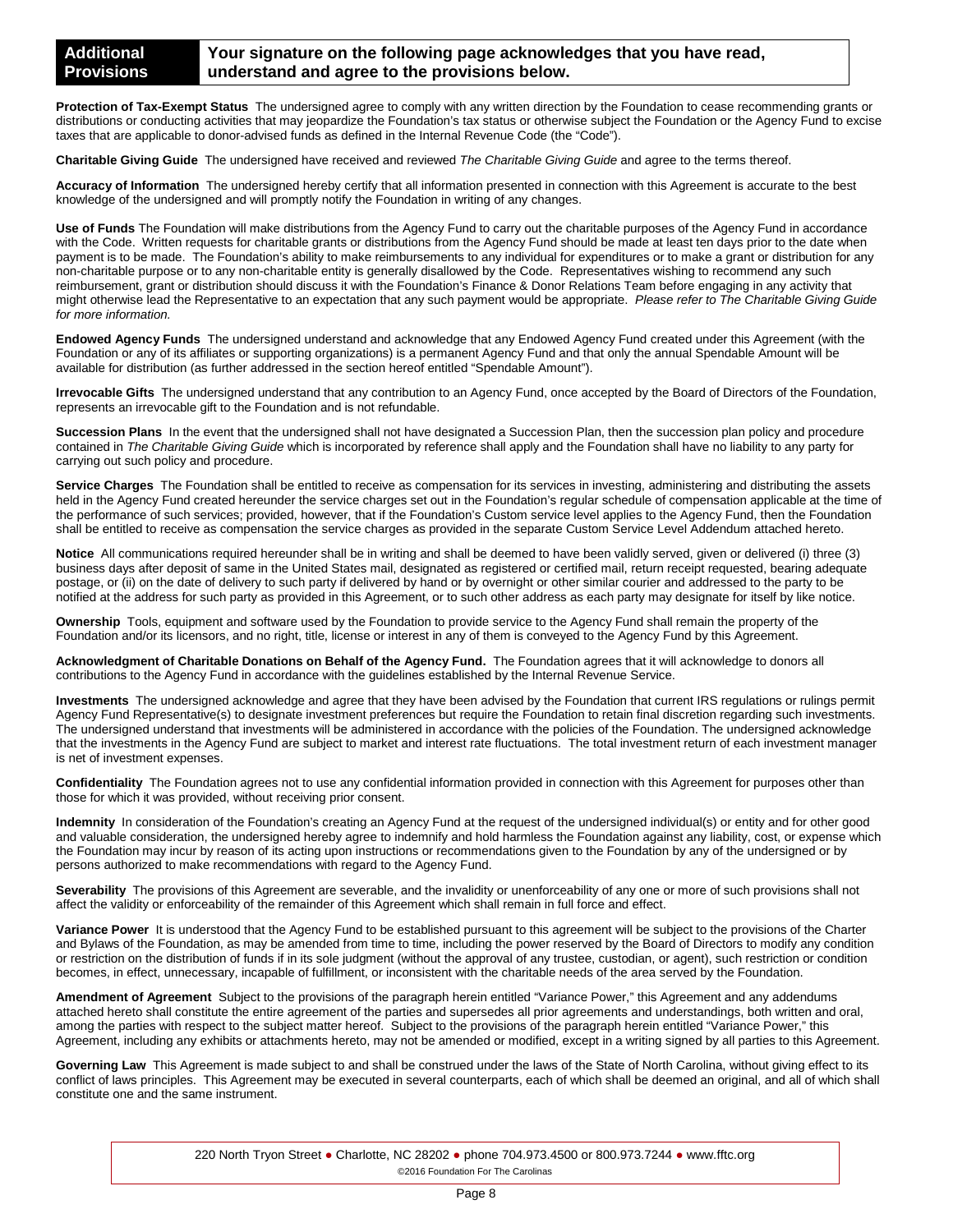| <b>Signatures</b><br>to the best of their knowledge.     | The undersigned hereby acknowledge that they have read, understand and agree to<br>the provisions of this Agreement and that the information provided herein is accurate |
|----------------------------------------------------------|--------------------------------------------------------------------------------------------------------------------------------------------------------------------------|
| <b>Nonprofit Organization</b><br><b>Representative 1</b> | <b>Foundation For The Carolinas</b>                                                                                                                                      |
| <b>SIGNATURE</b>                                         | BY                                                                                                                                                                       |
| NAME (please print)                                      | <b>TITLE</b>                                                                                                                                                             |
| ROLE(S) WITH ORGANIZATION                                | <b>DATE</b>                                                                                                                                                              |
| <b>DATE</b>                                              |                                                                                                                                                                          |
| <b>Nonprofit Organization</b><br>Representative 2        |                                                                                                                                                                          |
| <b>SIGNATURE</b>                                         |                                                                                                                                                                          |
| NAME (please print)                                      |                                                                                                                                                                          |
| ROLE(S) WITH ORGANIZATION                                |                                                                                                                                                                          |
| <b>DATE</b>                                              |                                                                                                                                                                          |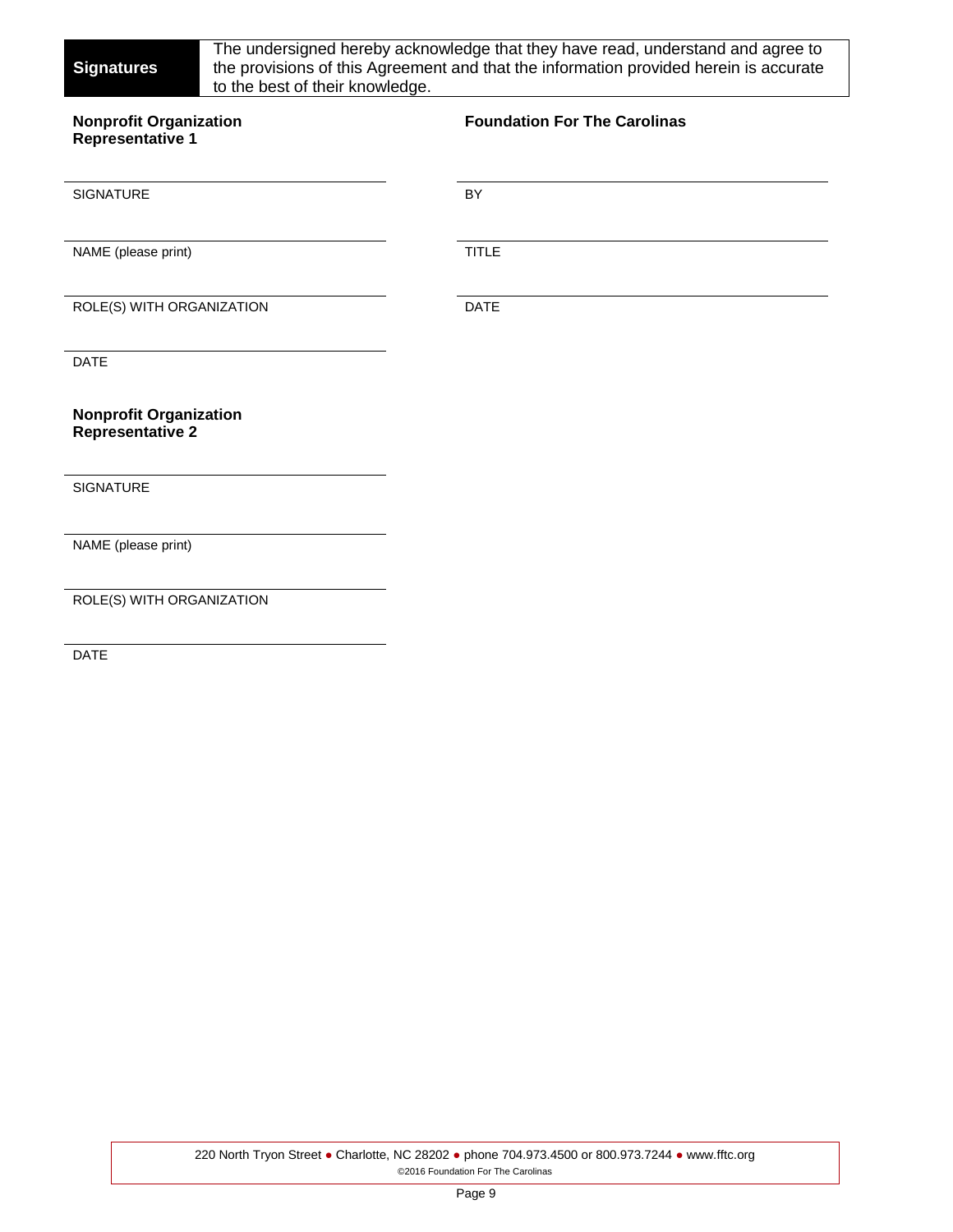# **Addendum I – Agency Fund Investment Recommendation Form**

(See following page)